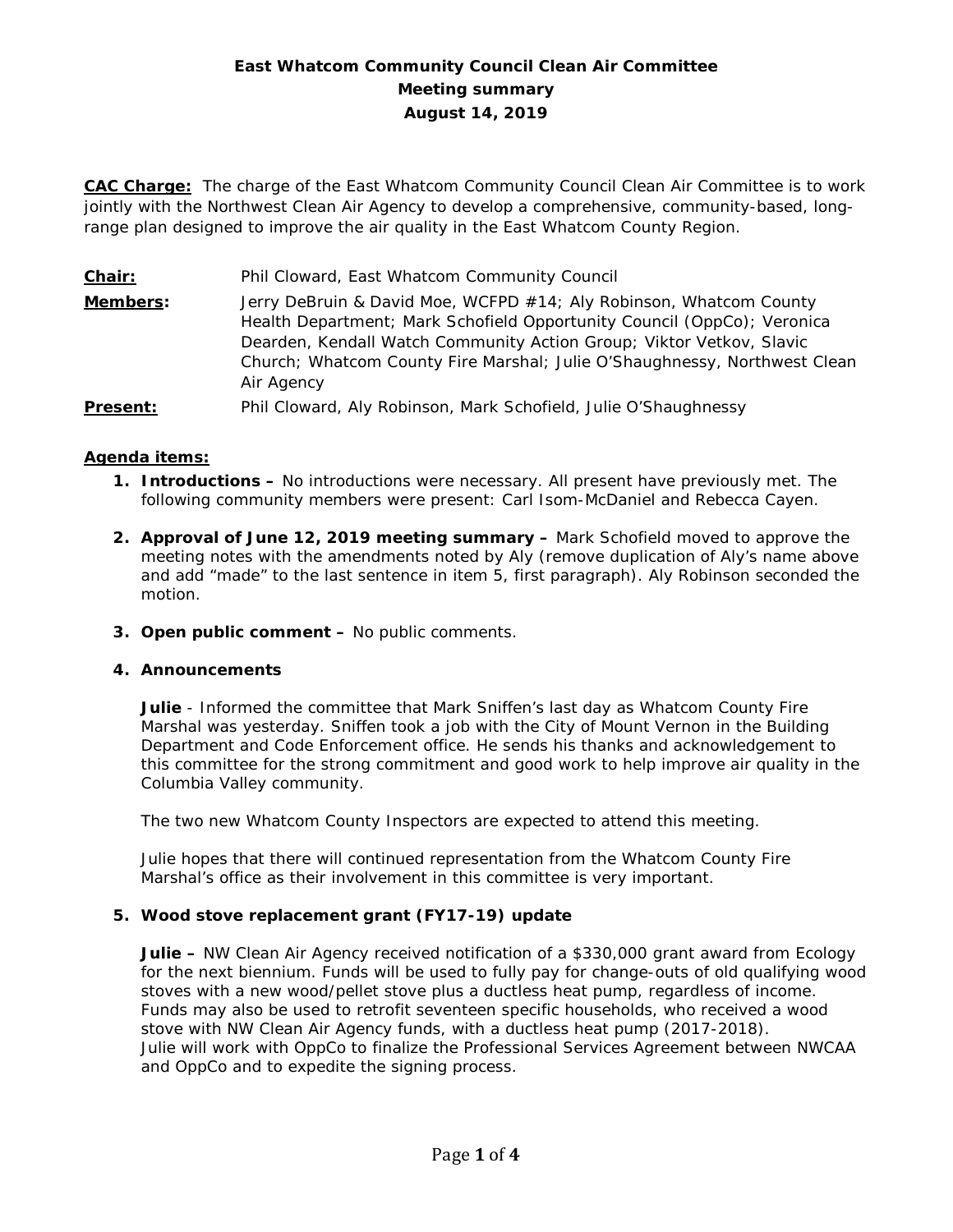**Carl –** Shared that several community members have contacted him about the change-out program and the lack of contact/follow-through by program staff. He provided specific examples (3) of who was impacted and how they were affected (no contact after initially being told they were eligible; asking for unnecessary financial information and documentation).

**Julie –** From Carl's comments, understands that there are two challenges. The first is the gap in funding which resulted in a pause in the progression of the change-out project. The second is asking for financial information that is unnecessary.

An unanticipated interruption in Ecology grant funding, is the cause for the first challenge. OppCo & NW Clean Air Agency staff can address this by contacting qualifying clients to inform them of the funding gap and that the program will resume as soon as agreements are signed.

The second concern regarding asking for client's financial information when it may not be necessary will be addressed cooperatively with OppCo staff.

**Mark Schofield –** Will coordinate amongst OppCo staff to ensure that no one is falling through the cracks and that all program staff are consistent in messaging, especially regarding income information.

## **6. Outreach update/ideas for next biennium**

### **CHIPPING - all**

**Julie –** Grant funds cannot be used to fund chipping events even though chipping reduces materials that may be illegally burned and result in a negative impact on air quality. Grant funds may only be used to fund "device" change outs and their associated administration and program promotion costs. A change in legislation is necessary to fund chipping via grant funds.

NW Clean Air Agency, however, does support the concept of chipping to reduce potential residential burning which may result in poor air quality of fire danger situations.

**Phil –** Expressed that there is a need for legislation that allows the burning of material during exceptional periods (storms & floods).

**Rebecca –** Asked about the frequency in which NW Clean Air Agency will support/pay for chipping events. Lessons learned from the last event help to tailor future events. Hiring a mobile chipping unit for two days, to chip material at households who have pre-registered, will greatly reduce volunteer hours and provide an accurate cost estimate.

**Carl –** Shared that recently a large amount of residential material (vegetation) was dumped on Limestone Road. This material also poses an extreme fire safety hazard.

**Phil –** Suggested contacting the County to take care of the material since the material is located on the public right-of-way.

Complimented Rebecca on the success of the previous chipping event. Asked if Zender will have enough chip trucks available to make sure that chipping is not interrupted because there is no place to put the chips.

**Carl, Rebecca, Phil –** Discussed the possibility of securing FEMA grants in the future to help address storm debris. Grants could potentially be pursued and awarded through a local entity.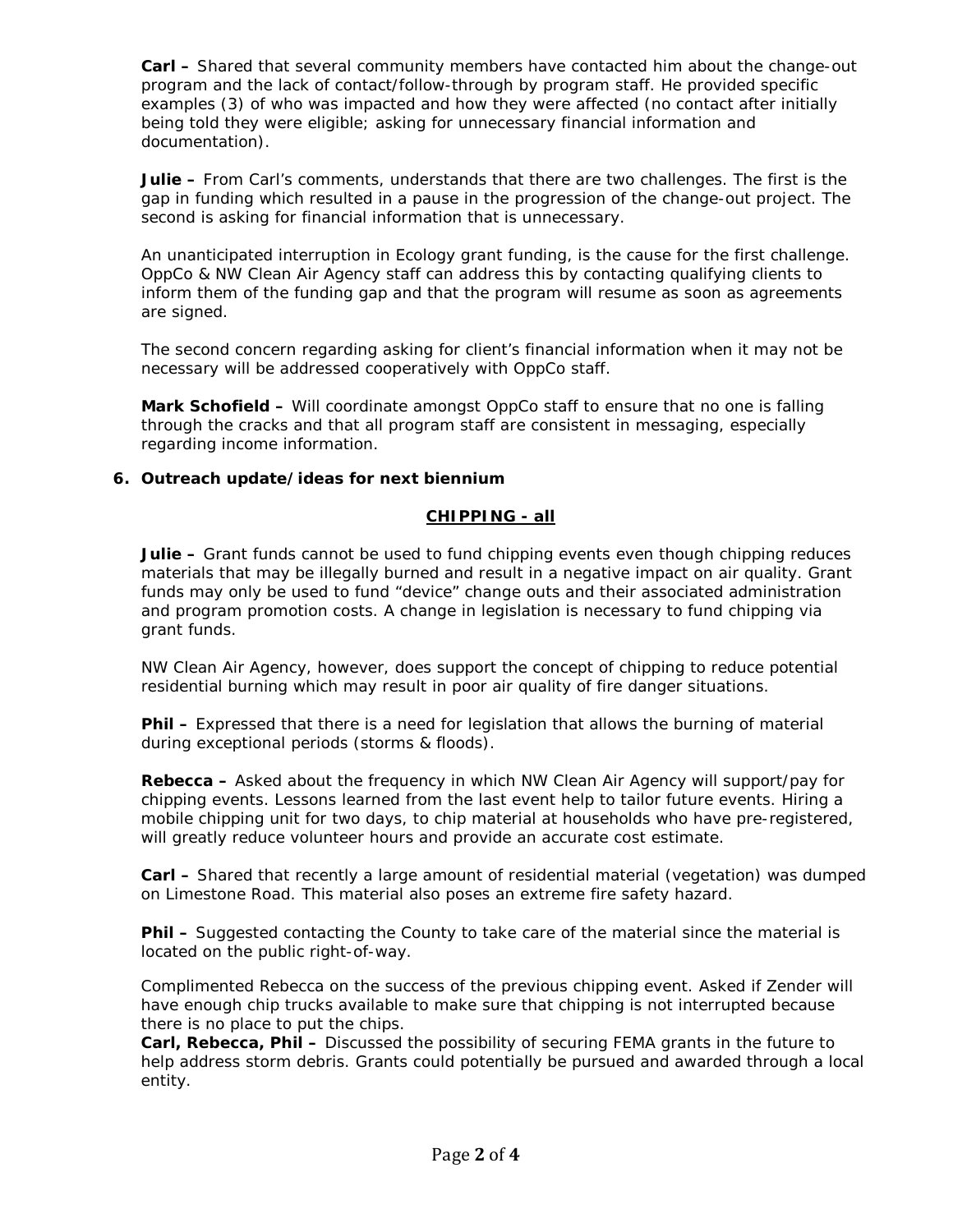**Rebecca & Julie –** Discussed the possibility of holding a fall chipping event. Rebecca has much of the information ready to go (bid & advertisement). Julie said that NW Clean Air Agency would support two days of chipping at \$1,300/each. Rebecca will work on updating the event promotion information that was originally developed by the Conservation District.

**Aly –** Suggested editing the one-page summary of the spring chipping event, to promote the fall event as a way to advertise. The promotion could be included in the community newsletter, "Hello Neighbor," that is soon to go out.

**Rebecca, Mark Schoefield, Carl, Phil –** Discussed the timing of the event and concluded that chipping will occur during the weekday, on the week of October 30. Participants will need to sign up with Rebecca. Neighbors needing assistance to stage their material will be helped by volunteers between October 16-27<sup>th</sup>.

## **Outreach Ideas - all**

**Julie –** Asked the group for any outreach ideas, new or old, for the FY19-21 grant cycle.

**Phil –** Said it may be beneficial to look at other grants and how to fund ancillary-type projects associated with the valley's needs. For example, biomass and fuel reduction/management and fire prevention. Phil will reach out to people he knows regarding fuel management.

**Carl –** Shared that representatives from Susan Delbene's office are available to help constituents seek out potential grant funding.

Asked if NW Clean Air Agency has sponsored a monthly community meal. Approximately 80-150 people attend the community meals. Sponsorship of a meal gets your name out there and shows a willingness to support the community.

**Aly –** Clarified that the intent of a community meal is not to solicit or promote a particular program or product. Community meals are meant to be a place for community members to gather and share space. Sponsors are allowed to bring one flyer.

**Julie –** Asked about the number of volunteers needed and the typical cost of a meal.

**Aly –** Twelve volunteers is standard and the cost is approximately \$350-400. Rebecca Boonstra is the contact for Community Meals.

**Carl –** Suggested tabling at the Fall Fair and heavily promoting moisture meters.

### **7. Reader board**

**Phil –** Told the Facilities Committee that he would bring the subject to this committee. Asked is NW Clean Air Agency would be willing to participate financially to get a reader road in front of the EWRRC. A reader board in this location would have a higher profile and be seen by more residents and could contain real-time air quality information. Power is already at the road.

**Rebecca –** Thinks this is a great idea, but suggested that it be high enough to deter vandalism.

**Julie –** Before making any commitment, NW Clean Air Agency needs to determine its needs and objectives as they relate to displaying real-time air quality data, or not. Realistically, that will not occur before next fall.